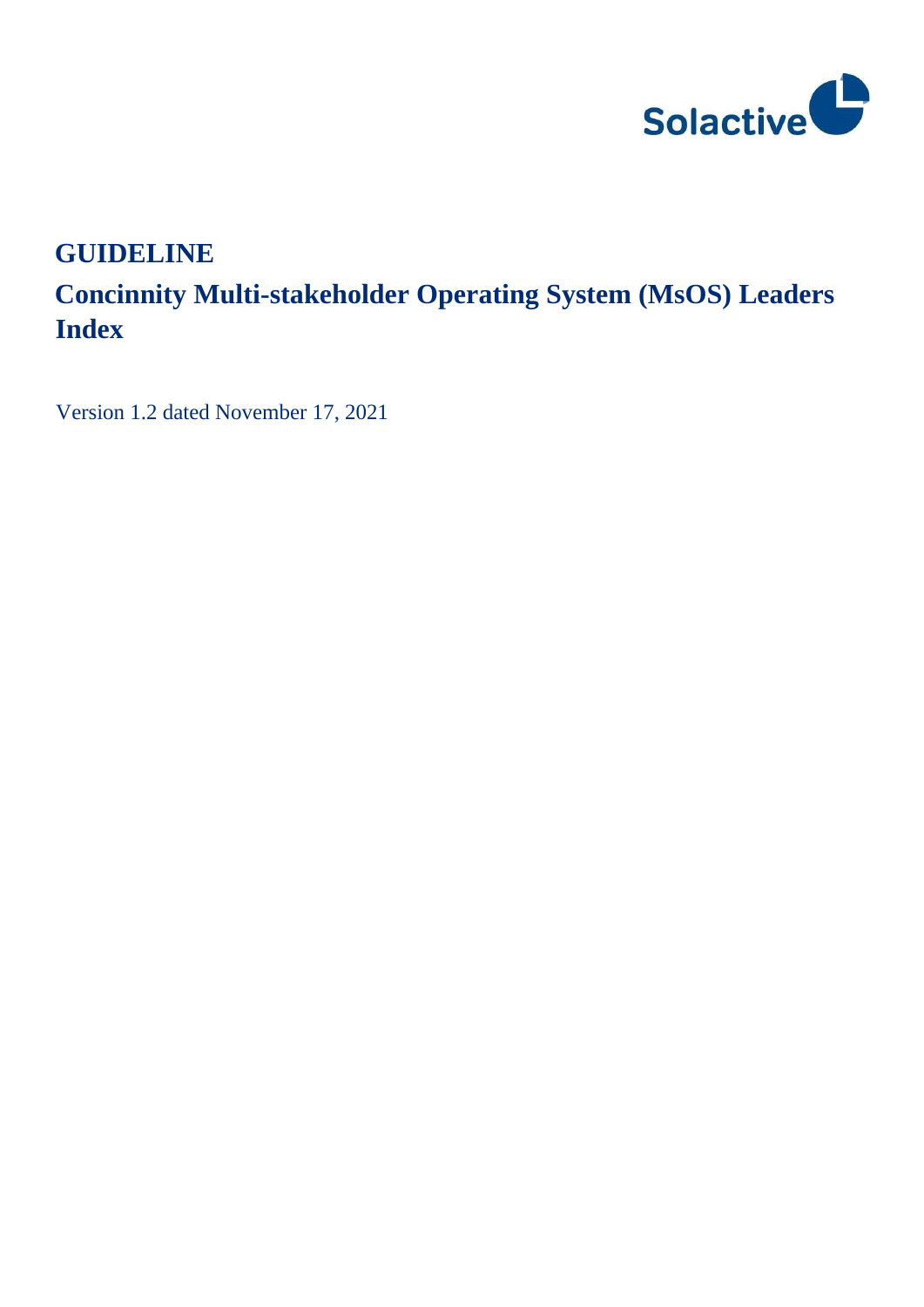

## **Contents**

#### **Introduction**

#### **1. Index Specifications**

- **1.1** Short Name and ISIN
- **1.2** Initial Value
- **1.3** Distribution
- **1.4** Prices and Calculation Frequency
- **1.5** Weighting
- **1.6** Decision-making Bodies
- **1.7** Publication
- **1.8** Historical Data
- **1.9** Licensing

#### **2. Composition of the Index**

- **2.1** Selection of the Index Components
- **2.2** Rebalance

#### **3. Calculation of the Index**

- **3.1** Index Formula
- **3.2** Accuracy
- **3.3** Adjustments
- **3.4** Corporate Actions
- **3.5** Recalculation
- **3.6** Market Disruption

## **4. Definitions**

#### **5. Appendix**

- **5.1** Contact Data
- **5.2** Calculation of the Index Change in Calculation Method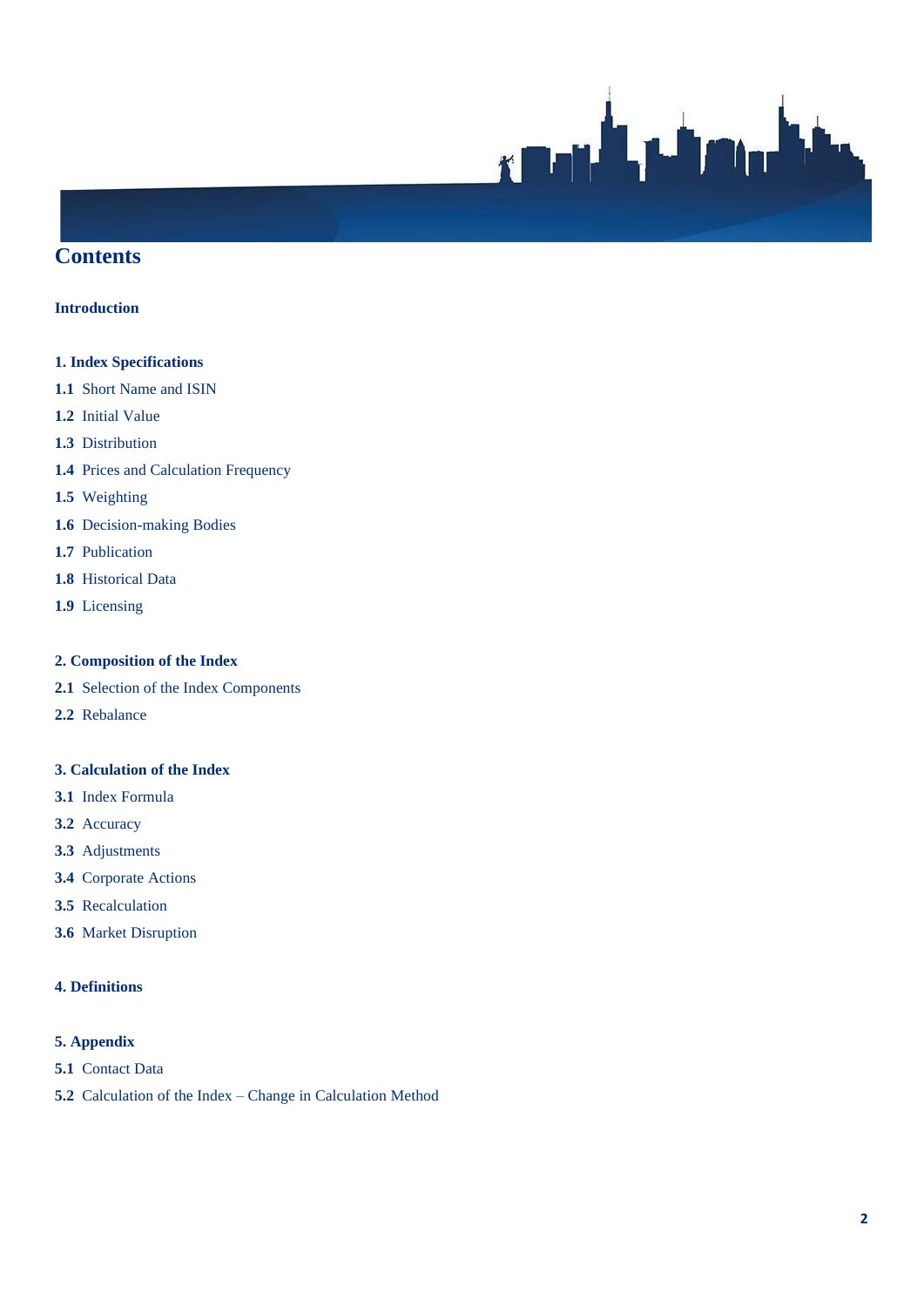# **Introduction**

This document contains the underlying principles and regulations regarding the structure and the operating of the Concinnity Multi-stakeholder Operating System (MsOS) Leaders Index (the "Index")*.* Solactive AG shall make every effort to implement these regulations. Solactive AG does not offer any explicit or tacit guarantee or assurance, neither pertaining to the results from the use of the Index nor the Index value at any certain point in time nor in any other respect. The Index is merely calculated and published by Solactive AG and it strives to the best of its ability to ensure the correctness of the calculation. There is no obligation for Solactive AG – irrespective of possible obligations to issuers – to advise third parties, including investors and/or financial intermediaries, of any errors in the Index. The publication of the Index by Solactive AG is not a recommendation for capital investment and does not contain any assurance or opinion of Solactive AG regarding a possible investment in a financial instrument based on this Index.

This document is to be used as a guideline with regard to the composition, calculation and management of the Index**.** Any changes made to the guideline are initiated by Concinnity Advisors, LP as specified in section 1.6. The Index is calculated and published by Solactive AG. The names "Concinnity Advisors, LP" and "Solactive" are copyrighted.

# **1. Index Specifications**

The Concinnity Multi-stakeholder Operating System (MsOS) Leaders Index is designed to provide exposure to U.S.-listed companies that Concinnity Advisors LP, (the "Index Provider") believes appear to achieve financial performance in a sustainable and responsible manner, as measured by Concinnity's Multi-stakeholder Operating System (MsOS). Companies that are the MsOS leaders in each sector (based on MsOS rank) are chosen for inclusion in the Index. The Index is constructed to maximize overall MsOS rank while minimizing risk when compared to the overall market of large cap US stocks (as defined by the Solactive US Large Cap Index).

Companies are determined to be sustainable and responsible if they are members of the Concinnity Multi-Stakeholder Operating Companies Index (CONCPR/CONCTR). To determine if companies are eligible for this index, Concinnity Advisors, LP has developed a strategy that asserts "well-managed" companies are those that adopt a multi-stakeholder operating system ("MsOS") as the nucleus for their long-term value creation process. Concinnity believes that these companies understand that successful performance in today's marketplace largely depends on the quality of their relationships with the following stakeholders:

- **Customers**
- **Employees**
- **Suppliers**
- Stock and Debt Holders
- Communities in which the Company Operates

Companies are then ranked by their MsOS score, and the top ranked companies in each sector are included in the index. The number of companies and weight of each company are chosen to maximize overall MsOS score and minimize size, sector, style, and idiosyncratic stock risk when compared to the market of large cap US stocks.

The universe of companies eligible for inclusion in the Index is comprised of US-listed firms with a market capitalization greater than \$2 billion at the time of the initial screen. The Index typically consists of between 70 and 90 stocks.

The Index is calculated every fifteen seconds of the Trading Day and distributed by Solactive AG.

The Index is calculated on a Gross Total Return [GTR] basis.

The Index is published in US-Dollar [USD].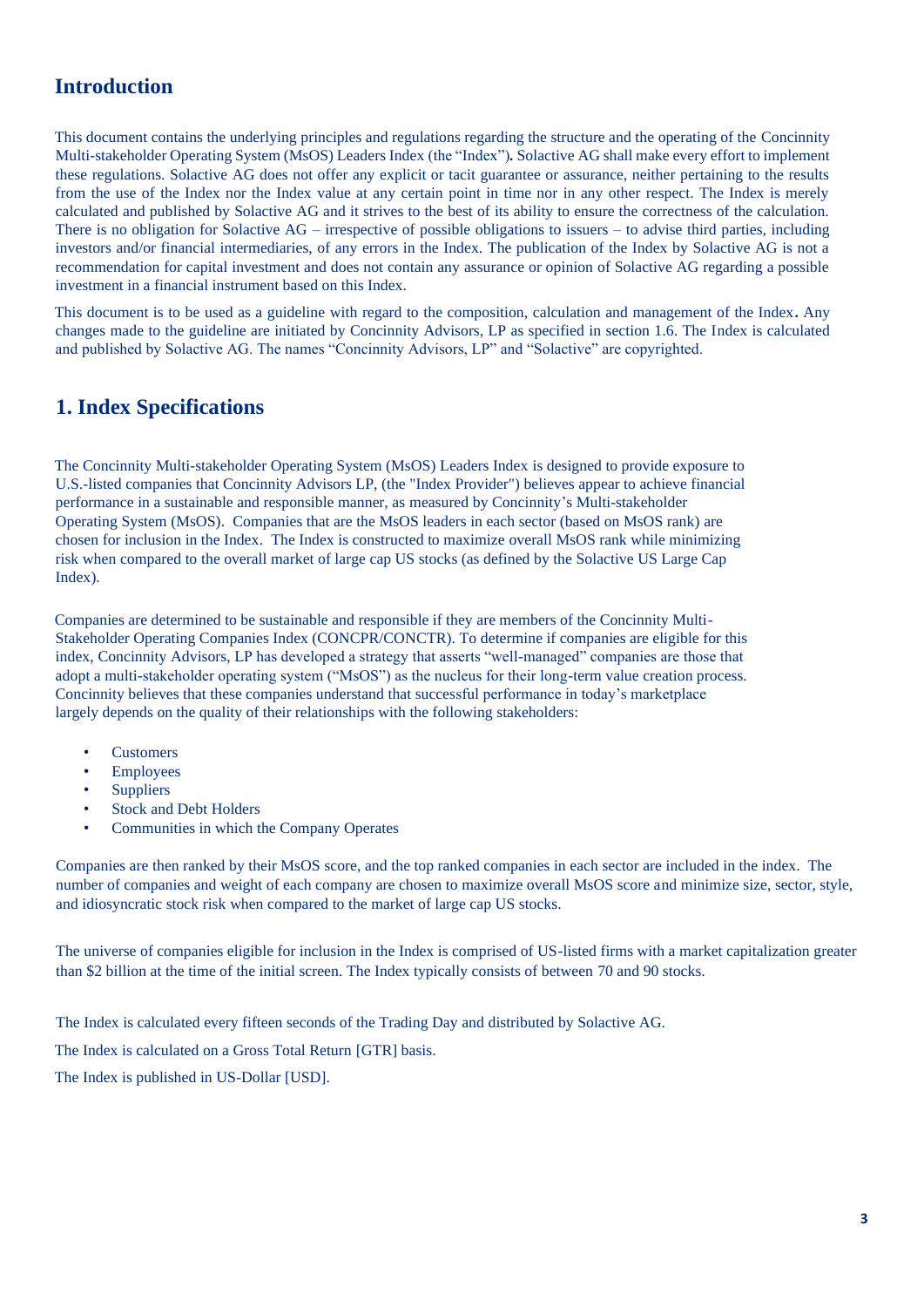#### **1.1 Short Name and ISIN**

Identifiers of the Concinnity Multi-stakeholder Operating System (MsOS) Leaders Index are shown in the table below:

| <b>Name</b>                                                                     | <b>ISIN</b>  | <b>RIC Code</b> | <b>BBG</b> Ticker   | <b>Currency</b> | <b>Return Type</b> | Weighting |
|---------------------------------------------------------------------------------|--------------|-----------------|---------------------|-----------------|--------------------|-----------|
| Concinnity Multi-stakeholder<br><b>Operating System (MsOS) Leaders</b><br>Index | DE000SL0EAC2 | <b>MSOSTR</b>   | <b>MSOSTR</b> Index | <b>USD</b>      | <b>TR</b>          | Custom    |

#### **1.2 Initial Value**

The initial value of the Index is based on 100 at the close of trading on the start date, 31st October 2016.

#### **1.3 Distribution**

The Index is published via the price marketing services of Boerse Stuttgart AG and is distributed to all affiliated vendors. Each vendor decides on an individual basis as to whether he will distribute/display the Index via his information systems.

#### **1.4 Prices and Calculation Frequency**

The price of the Index is calculated on each Business Day based on the prices on the respective Exchanges on which the Index Components are listed. The most recent prices of all Index Components are used. Should there be no current price available on Reuters, the most recent price or the Trading Price on Reuters for the preceding Trading Day is used in the calculation.

The Index is calculated every fifteen seconds of every Business Day from 9:30am to 4:30pm, EST. In the event that data cannot be provided to Reuters or to the pricing services of Boerse Stuttgart AG the Index cannot be distributed.

Any incorrect calculation is adjusted on a retrospective basis.

#### **1.5 Weighting**

The Index weights are determined by the algorithm that maximizes MsOS rank and minimizes risk. On the Selection Day, the Number of Shares for each component of the Index is determined. This Number of Shares for each component of the Index is effective at the Trading Price on the Adjustment Day.

#### **1.6 Decision-making Bodies**

Concinnity Advisors, LP is responsible for decisions regarding the composition of the Concinnity Multi-stakeholder Operating System (MsOS) Leaders Index as well as any amendments to the methodology for the creation of the Concinnity Multi-stakeholder Operating System (MsOS) Leaders Index. The composition of the Concinnity Multi-stakeholder Operating System (MsOS) Leaders TR Index is set on the Selection Days. Concinnity Advisors, LP may at any time make changes to the composition of the Index or to the guidelines while maintaining the Index's stated objectives.

#### **1.7 Publication**

All specifications and information relevant for calculating the Index are made available on th[e http://www.solactive.com](http://www.solactive.com/) web page and sub-pages.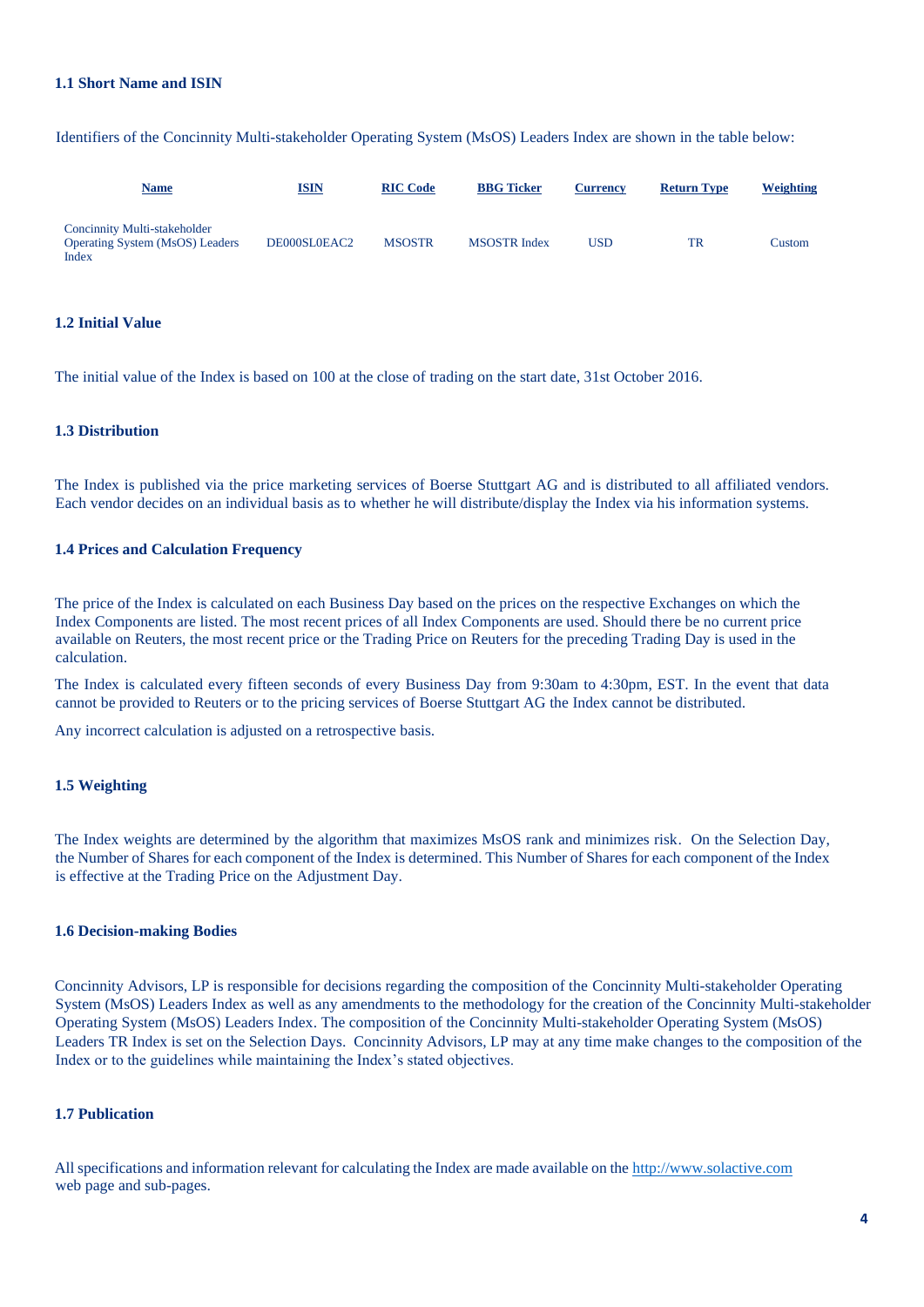## **1.8 Historical Data**

Historical data will be maintained from the start date, 31st October 2016*.* Solactive AG has published the MSOSTR Index since 12th November 2021.

#### **1.9 Licensing**

Licences to use the Index as the underlying value for derivative instruments are issued to stock exchanges, banks, financial services providers and investment houses by Concinnity Advisors, LP, the owner of the Index*.*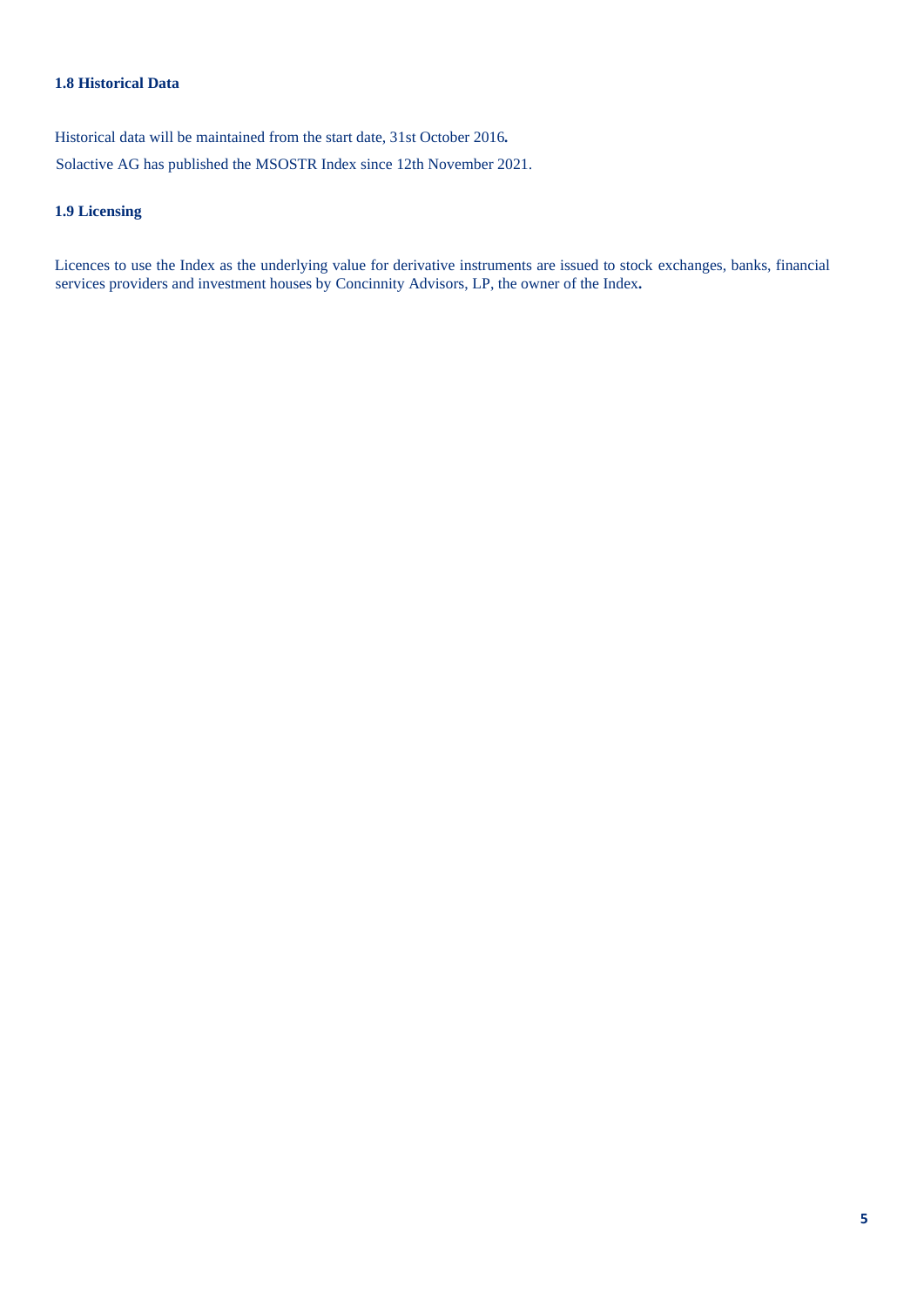# **2. Composition of the Index**

#### **2.1 Selection of the Index Components**

The initial composition of the Index as well as any ongoing adjustment is based on the following rules:

Companies are eligible for inclusion in the index if they meet the following criteria:

- Trading on a major US stock exchange
- Have a market cap of at least \$2 billion USD on the annual Selection Day
- Have had a minimum average daily trading value (ADTV) of \$4 million USD
- The company is currently a member of the Concinnity Multi-stakeholder Operating Companies Index (CONCTR/CONCPR)

To determine the Index constituents and weights, reconstitution process then uses an algorithm to maximize overall MsOS rank while minimizing risk when compared to the market of large cap US stocks.

The Index in recent years had consisted of between 70 and 90 stocks.

#### **2.2 Ordinary adjustment**

The Index will be reconstituted annually using the process described in Section 2.1 above. The Index will be reconstituted on the Selection Day of October. The Index will be effective on the Adjustment Day of October. The announcement of the reconstituted Index constituents will be made on the Selection Day of October.

The Index will be rebalanced quarterly, on the Selection Day of each of the following months; January, April, and July. The Index rebalance will be effective on the Adjustment Day of each of the following months, January, April, and July. The rebalance process uses the same algorithm that determines the index after reconstitution, maximizing overall MsOS rank while minimizing risk when compared to the market of large cap US stocks. MsOS ranks are only updated annually.

Constituents can be deleted from possible inclusion in the Index at the quarterly rebalance for:

- 1) Falling below a \$1.5 billion Market Capitalization
- 2) Having a minimum average daily trading value for the last 30 days of less than \$3 million
- 3) Extraordinary events relating to a company's treatment of one (or more) of the five stakeholders defined in the Introduction section, as determined by Concinnity Advisors, LP.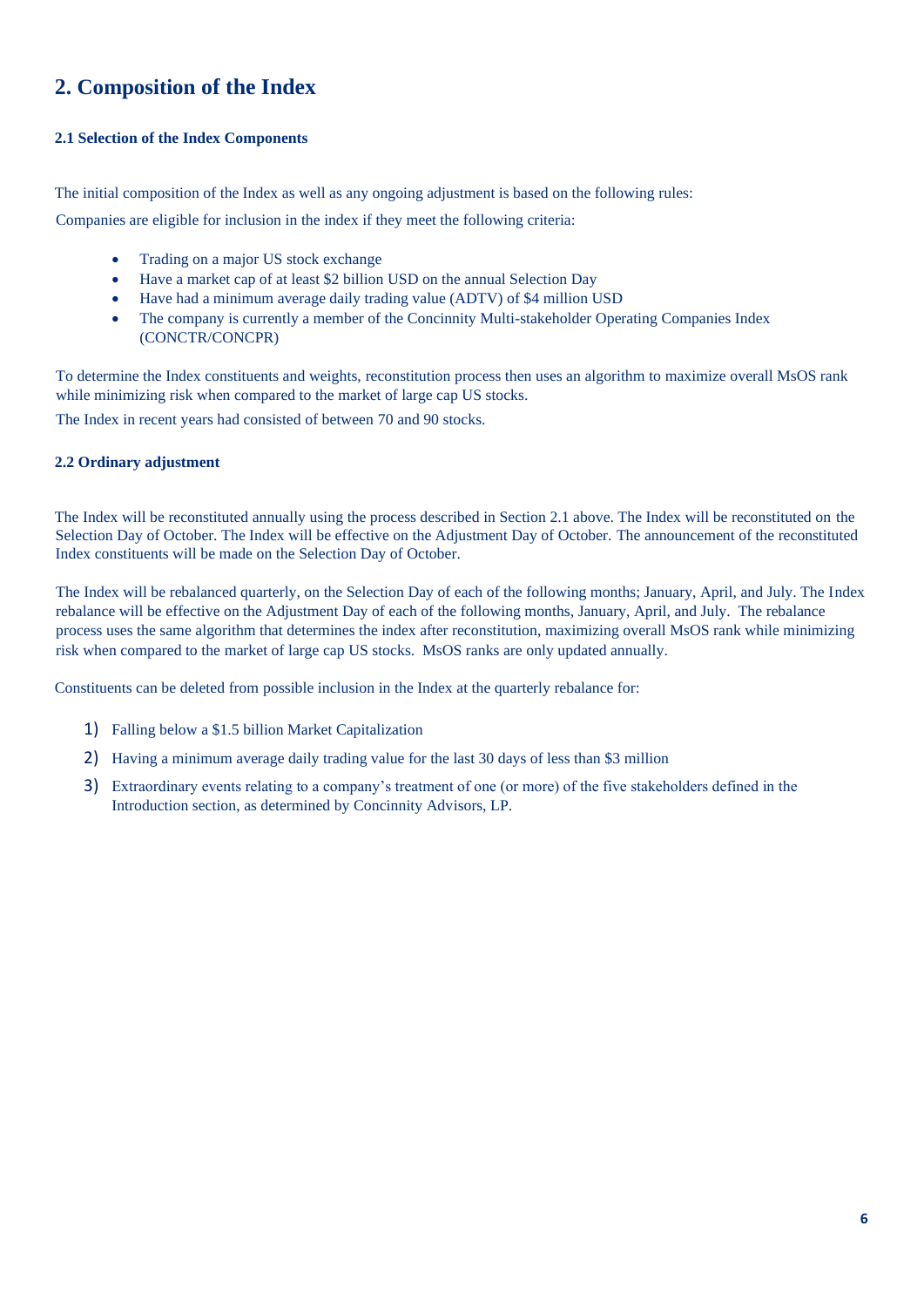# **3. Calculation of the Index**

#### **3.1 Index Formula**

The Index is calculated as a gross total return index.

The calculation is performed according to the Equity Index Methodology, which is available on the Solactive website:

<https://www.solactive.com/documents/equity-index-methodology/>

The divisor formula stipulates that the level of the Index changes based on the change of the prices of its Index Components taking into account their weight in the Index and any currency conversion in case the price of an Index Component is quoted in a currency other than the Index Currency.

Any dividends or other distributions are reinvested across the entire basket of Index Components by means of a divisor at the opening of the effective date (the so-called ex-date) of the payment of such dividend or other distribution.

A more detailed description of the mechanics of the index calculation formula can be found in the Equity Index Methodology under Section 1.2.

#### **3.2 Accuracy**

The value of the Index will be rounded to two decimal places.

The Number of Shares of the Index Components will be rounded to six decimal places.

Trading Prices will be rounded to six decimal places.

#### **3.3 Adjustments**

Under certain circumstances, including extraordinary events relating to a company's treatment of one (or more) of the five stakeholders, an adjustment of the Index may be necessary between two regular Rebalance Days. Such adjustment has to be made if a corporate action (as specified in section 3.4 below) in relation to an Index Component occurs. Such adjustment may have to be done in relation to an Index Component and/or may also affect the number of Index Components and/or the weighting of certain Index Components and will be made in compliance with the Solactive Equity Index Methodology, which is incorporated by reference and available on the Solactive website:

<https://www.solactive.com/documents/equity-index-methodology/>

Solactive will announce the Index adjustment giving a notice of at least two Trading Days (with respect to the affected Index Component) on the Solactive website under the section "Announcements", which is available at [https://www.solactive.com/news/announcements/.](https://www.solactive.com/news/announcements/) The Index adjustments will be implemented on the effective day specified in the respective notice.

#### **3.4 Corporate Actions**

As part of the Index maintenance, Solactive will consider various events – also referred to as corporate actions – which result in an adjustment to the Index between two regular Rebalance Days. Such events have a material impact on the price, weighting, or overall integrity of Index Components. Therefore, they need to be accounted for in the calculation of the Index. Corporate actions will be implemented from the cum-day to the ex-day of the corporate action, so that the adjustment to the Index coincides with the occurrence of the price effect of the respective corporate action.

Adjustments to the Index to account for corporate actions will be made in compliance with the Equity Index Methodology, which is available on the Solactive website:

<https://www.solactive.com/documents/equity-index-methodology/>

This document contains, for each corporate action, a brief definition and specifies the relevant adjustment to the Index variables.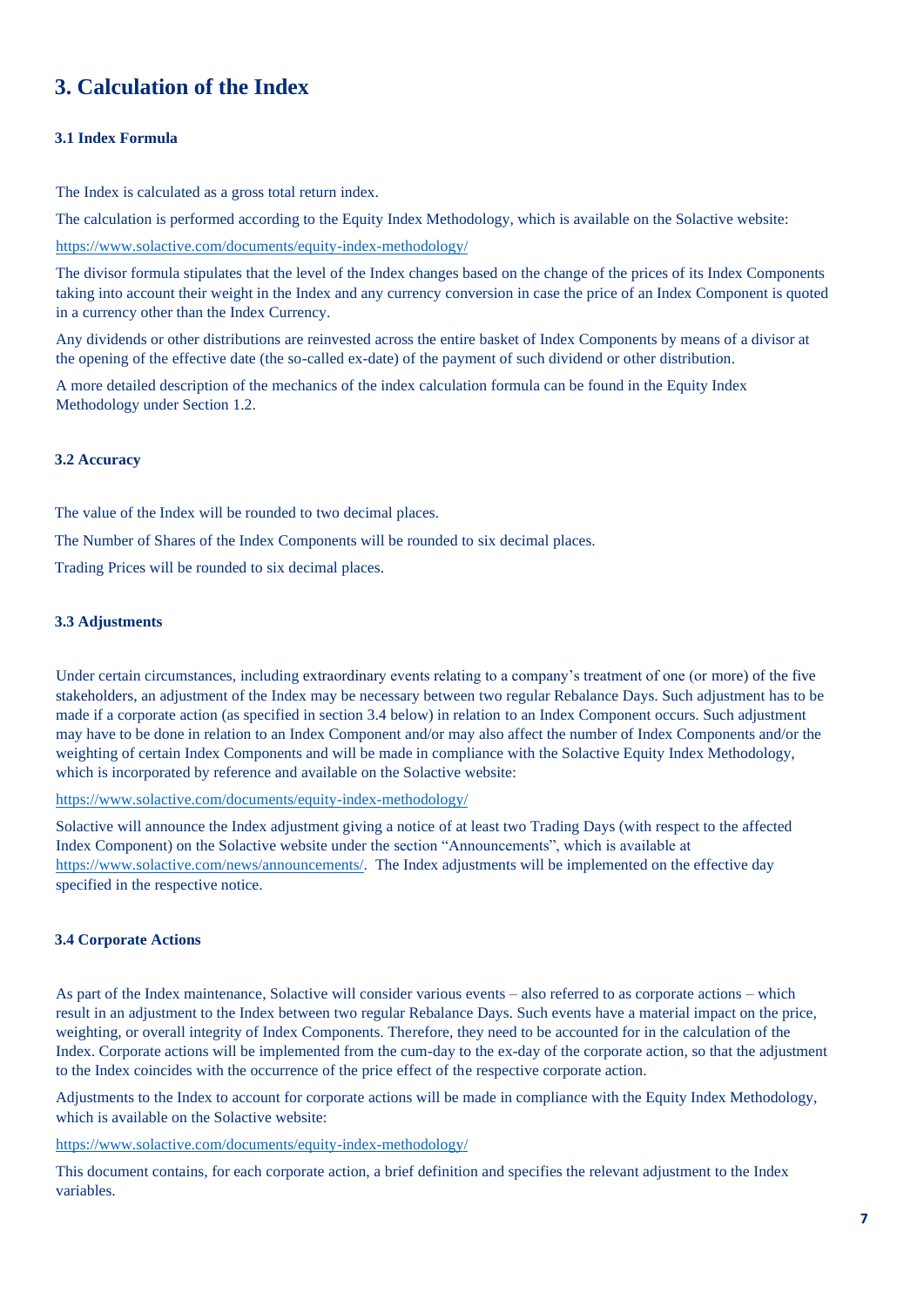While Solactive aims at creating and maintaining its methodology for the treatment of corporate actions as generic and transparent as possible and in line with regulatory requirements, it retains the right in accordance with the Equity Index Methodology to deviate from these standard procedures in case of any unusual or complex corporate action or if such a deviation is made to preserve the comparability and representativeness of the Index over time.

Solactive considers the following, but not conclusive, list of corporate actions as relevant for the Index maintenance:

- Cash distributions (e.g. payment of a dividend)
- Stock distributions (e.g. payment of a dividend in the form of additional shares)
- Stock distributions of another company (e.g. payment of a dividend in the form of additional shares of another company (e.g. of a subsidiary))
- Share splits (company's present shares are divided and therefore multiplied by a given factor)
- Reverse splits (company's present shares are effectively merged)
- Capital increases (such as issuing additional shares)
- Share repurchases (a company offers its shareholders the option to sell their shares at a fixed price)
- Spin-offs (the company splits its business activities into two or more entities and distributes new equity shares in the created entities to the shareholders of the former entity)
- Mergers  $\&$  Acquisitions (transaction in which the ownership of a company (or other business organizations) is transferred or consolidated with other entities (e.g. fusion of two or more separate companies into one entity))
- Delistings (company's shares are no longer publicly traded at a stock exchange)
- Nationalization of a company (effective control of a legal entity is taken over by a state)
- **Insolvency**

#### **3.5 Recalculation**

Solactive makes the greatest possible efforts to accurately calculate and maintain its indices. However, errors in the determination process may occur from time to time for a variety of reasons (internal or external) and therefore, cannot be completely ruled out. Solactive endeavors to correct all errors that have been identified within a reasonable period of time. The understanding of "a reasonable period of time" as well as the general measures to be taken are generally dependent on the underlying and is specified in the Solactive Correction Policy, which is incorporated by reference and available on the Solactive website:

<https://www.solactive.com/documents/correction-policy/>

## **3.6 Market Disruption**

In periods of market stress Solactive calculates its indices following redefined and exhaustive arrangements as described in the Solactive Disruption Policy, which is incorporated by reference and available on the Solactive website:

### <https://www.solactive.com/documents/disruption-policy/>

Such market stress can arise due to a variety of reasons, but generally results in inaccurate or delayed prices for one or more Index Components. The determination of the Index may be limited or impaired at times of illiquid or fragmented markets and market stress.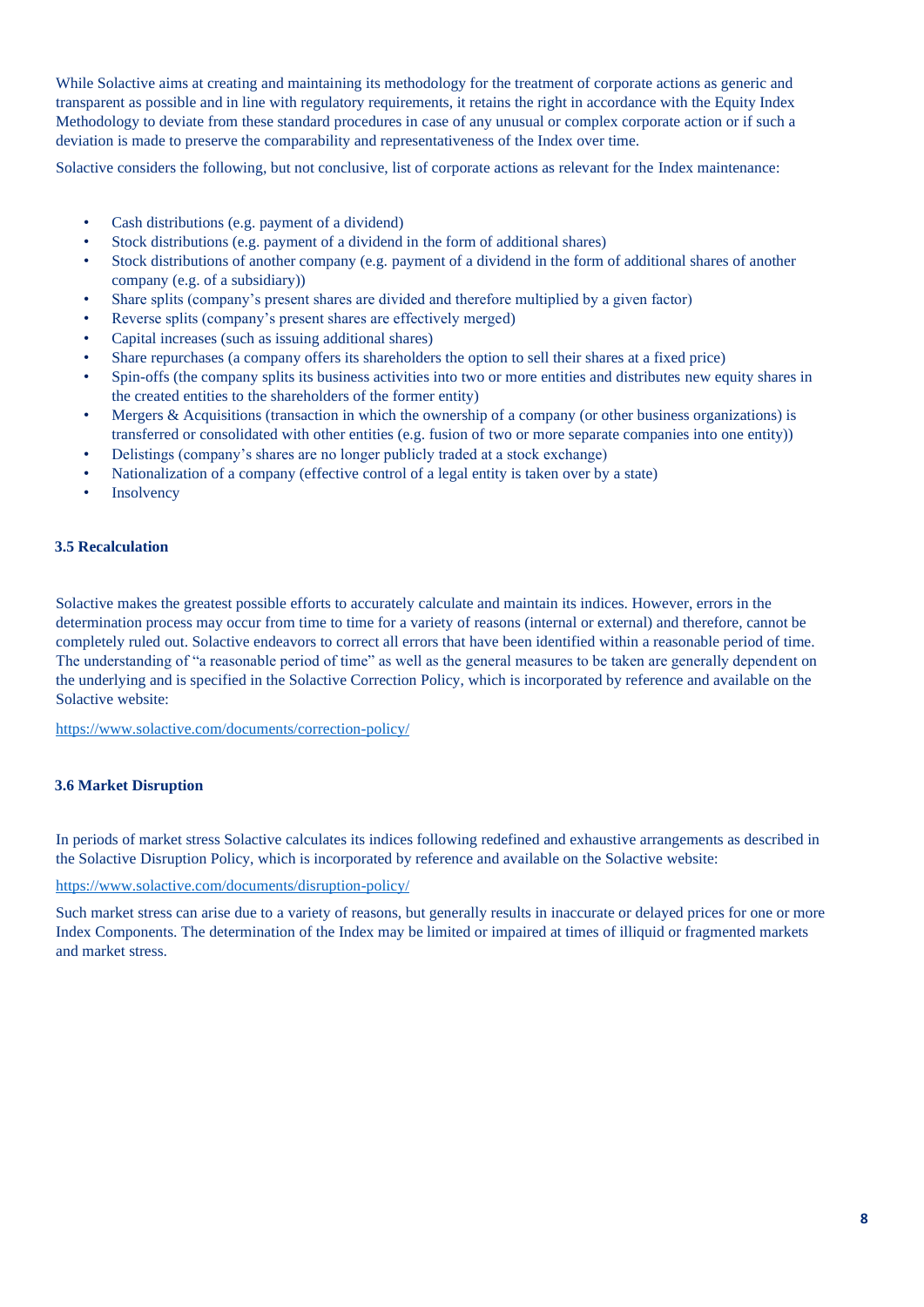## **4. Definitions**

**"Adjustment Day"** is the last Business Day in October, January, April, and July.

**"Affiliated Exchange"** is with regard to an Index Component an exchange, a trading or quotation system on which options and futures contracts on the Index Component in question are traded, as specified by the Index Calculator.

**"Business Day"** is a day on which the New York Stock Exchange is open for trading.

**"Dividend Correction Factor"** is calculated as 1.

**"Equal Percentage Weight"** of an index is calculated by dividing 100 by the number of components of that index.

**"Equal Weighted with adjustments for extreme underweight exposures"** - The weight of each stock in the Index is compared to its weight in the Solactive US Large Cap Index. If a stock in the equal weighted index is underweight the Solactive US Large Cap Index by more than -1%, its weight in the index is increased to a -1% active underweight. After this adjustment is complete, all remaining stocks in the Index are equal weighted.

This results in "top heavy" stocks to be underweighted by -1%, minimizing these underweights which would have resulted in large stock specific risk in these Mega Cap stocks. For example, if AAPL is 5% of the Solactive US Large Index, its weight is increased to 4%, and the rest of the stocks in the index are equal weighted to make up the last 96% of the weight in the index.

**"Exchange"** is, in respect of the Index and every Index Component, the respective primary exchange where the Index Component has its primary listing. Concinnity Advisors, LP may decide to declare a different stock exchange the "Exchange" for trading reasons, even if the company is only listed there via a Stock Substitute.

**"Index Calculator"** is Solactive AG or any other appropriately appointed successor in this function.

**"Index Component"** is each company currently included in the Index.

**"Index Currency"** is US-Dollar [USD].

**"Index Universe"** with respect to the annual reconstitution Selection Day are companies that fulfill the following criteria:

- 1) Trading on a major US stock exchange
- 2) Have a market cap of at least \$2 billion USD on the annual Selection Day
- 3) Have had a minimum average daily trading value (ADTV) of \$4 million USD
- 4) Have been put on Concinnity Advisors, LP's multi-stakeholder operating system list ("Concinnity Annual MsOS List") for three consecutive years

The Index Universe with respect to the quarterly rebalancing Selection Day are companies that fulfill the following criteria:

- 1) Trading on a major US stock exchange
- 2) Have a market cap of at least \$1.5 billion USD on the annual Selection Day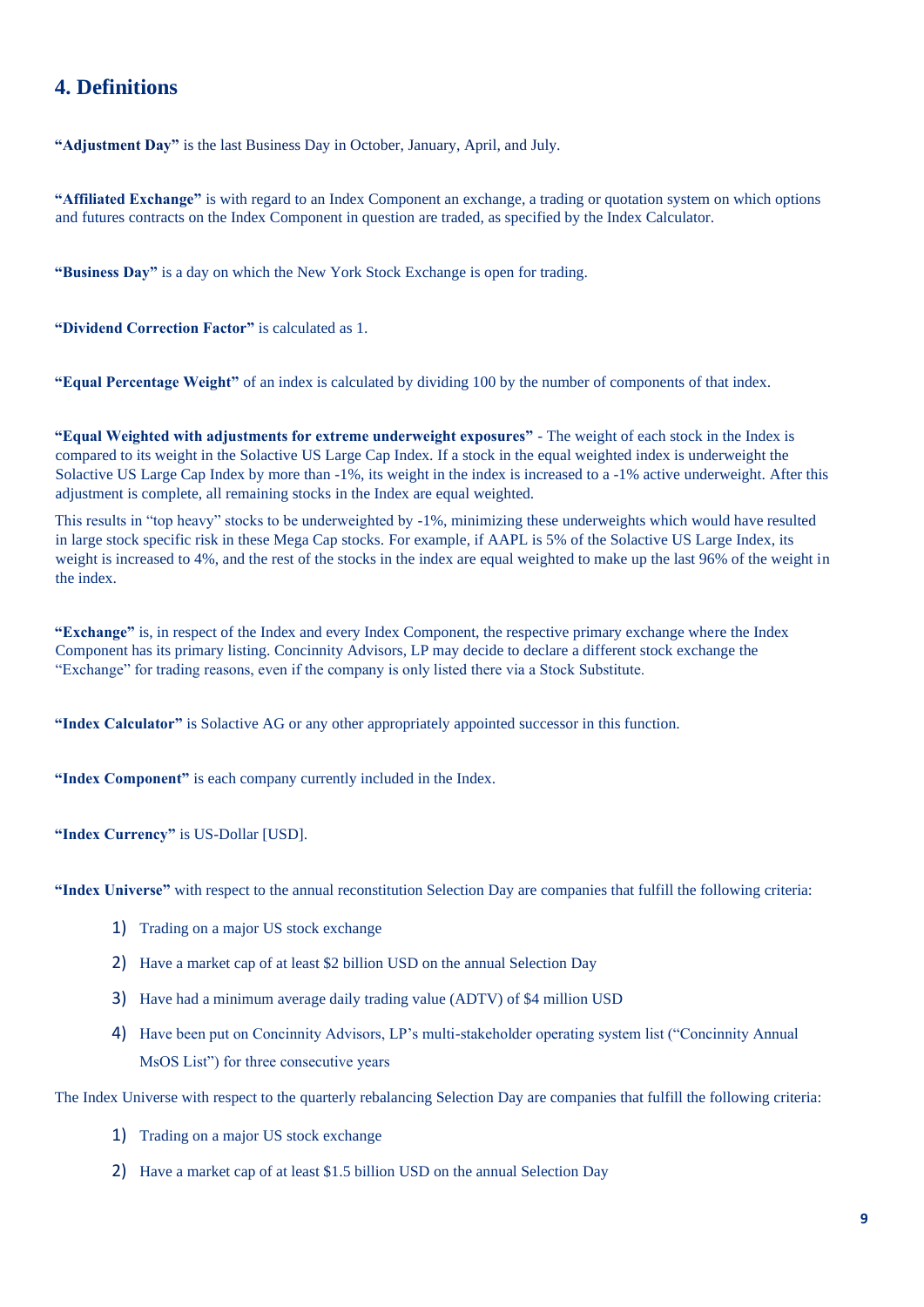- 3) Have had a minimum average daily trading value (ADTV) of \$3 million USD
- 4) Have been put on Concinnity Advisors, LP's multi-stakeholder operating system list ("Concinnity Annual MsOS List") for three consecutive years

**"Market Capitalization"** is defined as the value of a company calculated by multiplying the number of shares outstanding of the company by its share price.

**"Market Cap Weighting"** is defined as weighting each constituent of the index by its market cap size. The market cap of each constituent is calculated using the available float shares multiplied by the market price. The weight for each constituent is its market cap divided by the sum of all the market caps for the constituents in the index.

**"Number of Shares"** is, in respect of an Index Component and any given Business Day, the number or fraction of shares included in the Index. The number of shares for each component of the Index is calculated on the Selection Day as (A) the Equal Percentage Weight of an Index Component multiplied by the Index value divided by (B) its Trading Price.

**"Percentage Weight"** of an Index Component is the ratio of its Trading Price multiplied by its Number of Shares divided by the Index value.

**"Price of Index Component"** is the price of the component of the Index in accordance with the Exchange regulations at any given time throughout the Trading Day.

**"Selection Day"** is 5 Business Days prior to the Adjustment Day.

**"Stock Substitute"** includes, in particular, American Depository Receipts (ADR) and Global Depository Receipts (GDR).

**"Trading Day**" is, in relation to the Index or an Index Component, a day where trading is conducted on the Exchange (or a day that would have been such a day if a market disruption had not occurred), excluding days on which trading may be ceased prior to the normal Exchange closing time. The Index Calculator is ultimately responsible as to whether a certain day is a Trading Day with regard to the Index or an Index Component or in any other connection relating to this document.

**"Trading Price**" in respect of a Trading Day is the closing price on this Trading Day determined in accordance with the Exchange regulations. If the Exchange has no closing price for an Index Component, the Index Calculator shall determine the Trading Price and the time of the quote for the share in question in a manner that appears reasonable to them.